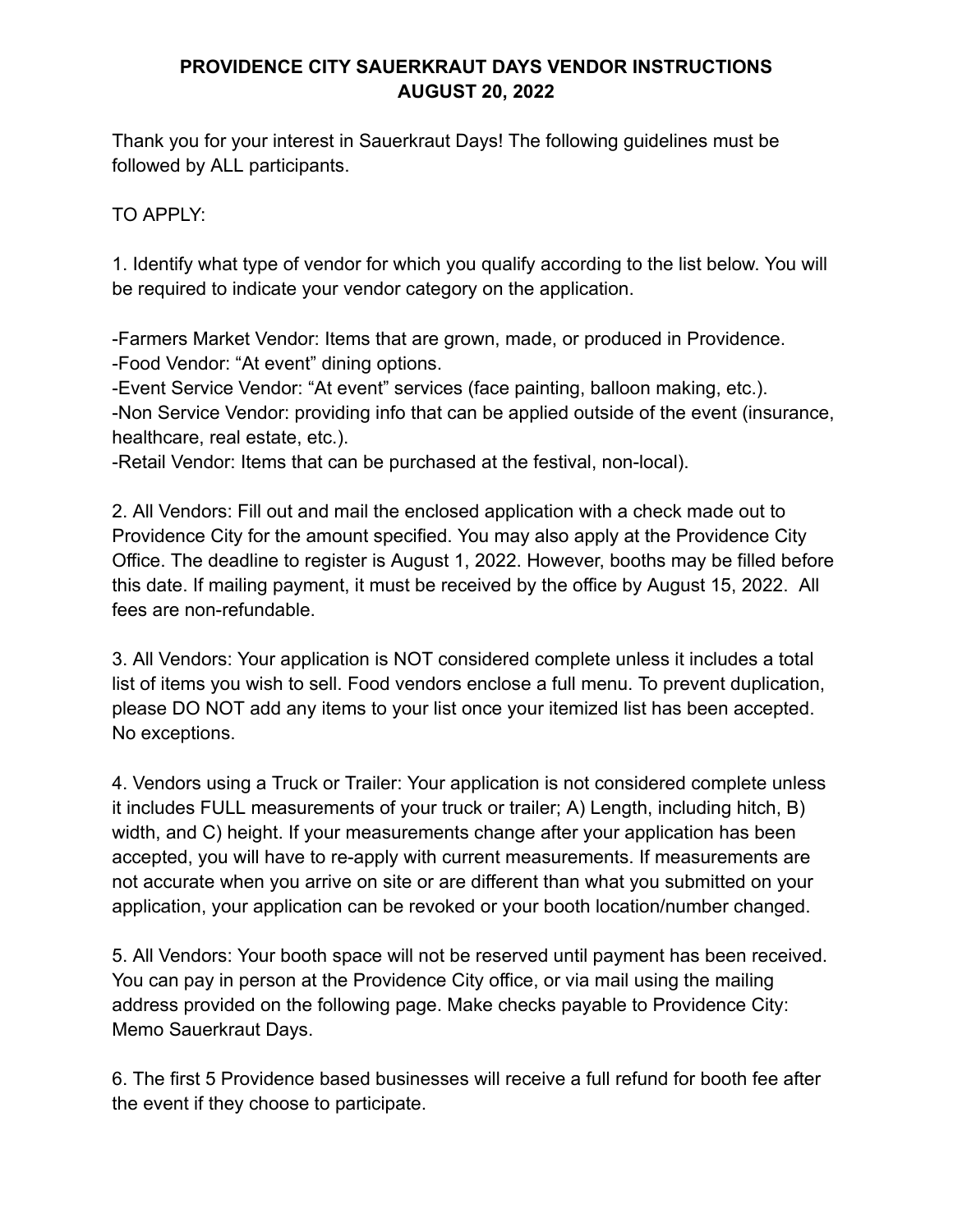All applications will be reviewed on a **first come, first serve basis**. Duplicate items may be denied and your payment returned to you. We will have your menu/goods/services in mind when placing you. You will receive your booth assignment one week prior to the celebration. Providence City has the right to change the booth assignments as needed. All vendors must stay at their assigned booth. We do not allow roaming vendors. Thank you for supporting these changes. If you need water, please take note of the location of the access points on the map. Water must be carried to and from stations. There are no direct water hose connections available. We do not supply tables or chairs. Be prepared with your own if needed.

# **VENDOR SCHEDULE:**

DATE: Saturday, August 20, 2022 LOCATION: Zollinger Park 35 N 200 W, Providence, UT 84332 SET UP/TAKE DOWN: Set-up time: Saturday, August 20th: 8:00-10:00 am

YOU WILL BE ASSIGNED A SPECIFIC TIME WITHIN THIS TIME FRAME, ALONG WITH YOUR BOOTH #, ONE WEEK PRIOR TO THE EVENT

Take down/clean up: Saturday, August 20th 10:00 pm

ADDITIONAL INFO: There will be NO VEHICLES ALLOWED on the grass after 10:00am on Saturday. After 10:00 am, you will need to carry everything in on foot.

# VENDOR FEES:

• Each space is 10'X10'. IF YOU REQUIRE A SPACE LARGER THAN 10'X10', YOU WILL NEED TO PURCHASE A SECOND SPACE.

• All fees are non-refundable unless it is determined that your booth will be a duplication of a previously registered entry.

First 5 Providence Registered Business: \$100 Refundable after event if you participate.

#### **Vendor Fee: \$100**

ALL VENDORS MUST HAVE THE FOLLOWING ITEMS IN PLACE:

Food Booths:

1. An approved application complete with total, accurate truck or trailer measurements as well as a complete list of menu items offered. Only items which have been approved for sale will be allowed.

2. At least one person with a food handler's permit present at all times in the booth.

3. A temporary food establishment permit.

4. Sanitizing solutions and processes as prescribed by the Health Department and CDC.

5. A dumpster will be available for use. If dumping grease, it must be contained.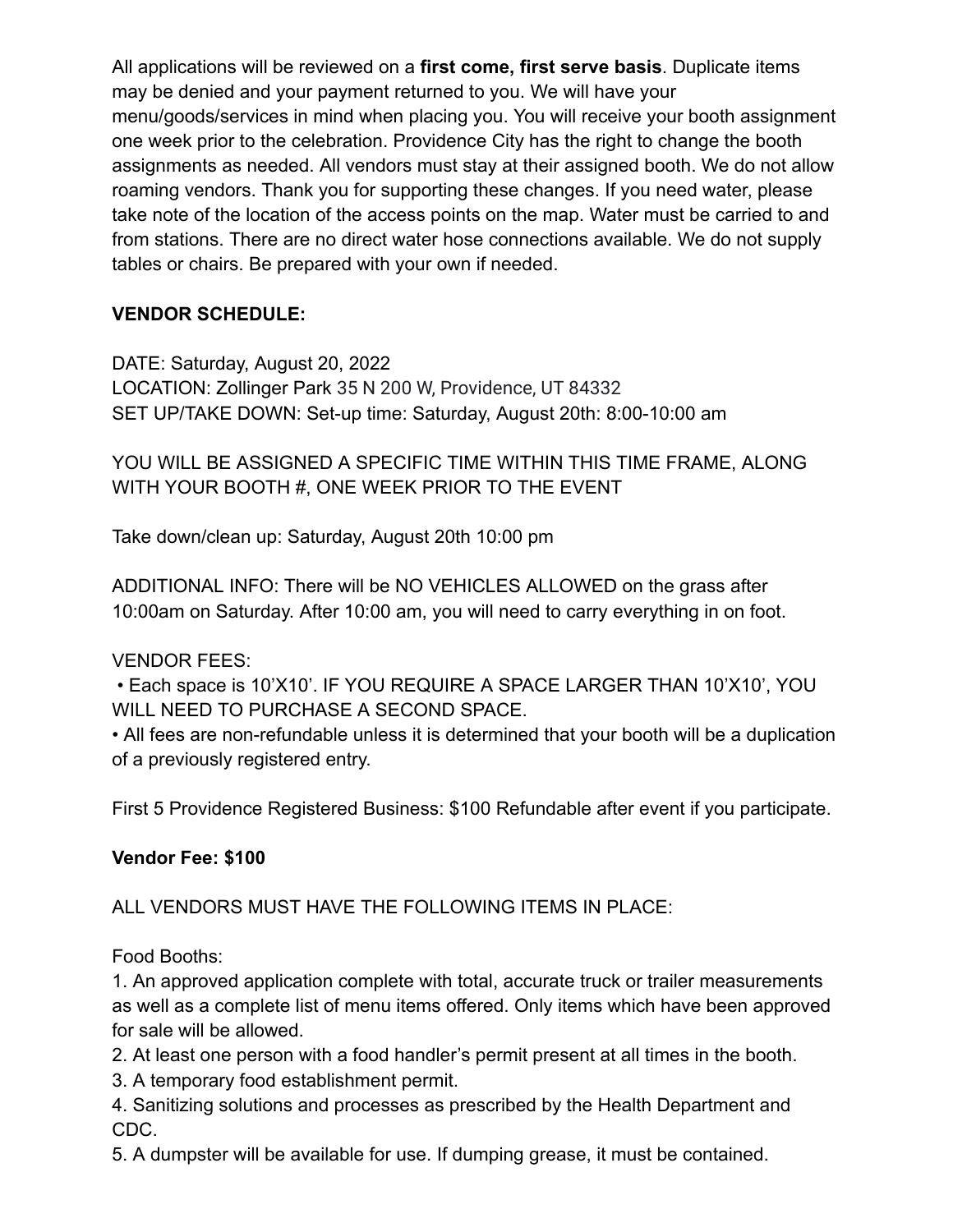6. Bring a generator if possible. Access to electricity may be limited.

Non-Food Booths & Activities:

1. An approved application with a complete list of items/services offered. Only items which have been approved for sale will be allowed.

2. Sanitizing solutions and processes as prescribed by the Health Department and CDC.

If any of the above guidelines are not adhered to, we reserve the right to revoke participation without refund.

Please email Lev Siporin at [siporinlev@gmail.com](mailto:siporinlev@gmail.com) with any questions. You may also contact [providencesauerkrautdays@gmail.com.](mailto:providencesauerkrautdays@gmail.com)

MAIL APPLICATION TO: PROVIDENCE SAUERKRAUT DAYS City Hall 164 N. Gateway Dr. Providence, Utah 84332